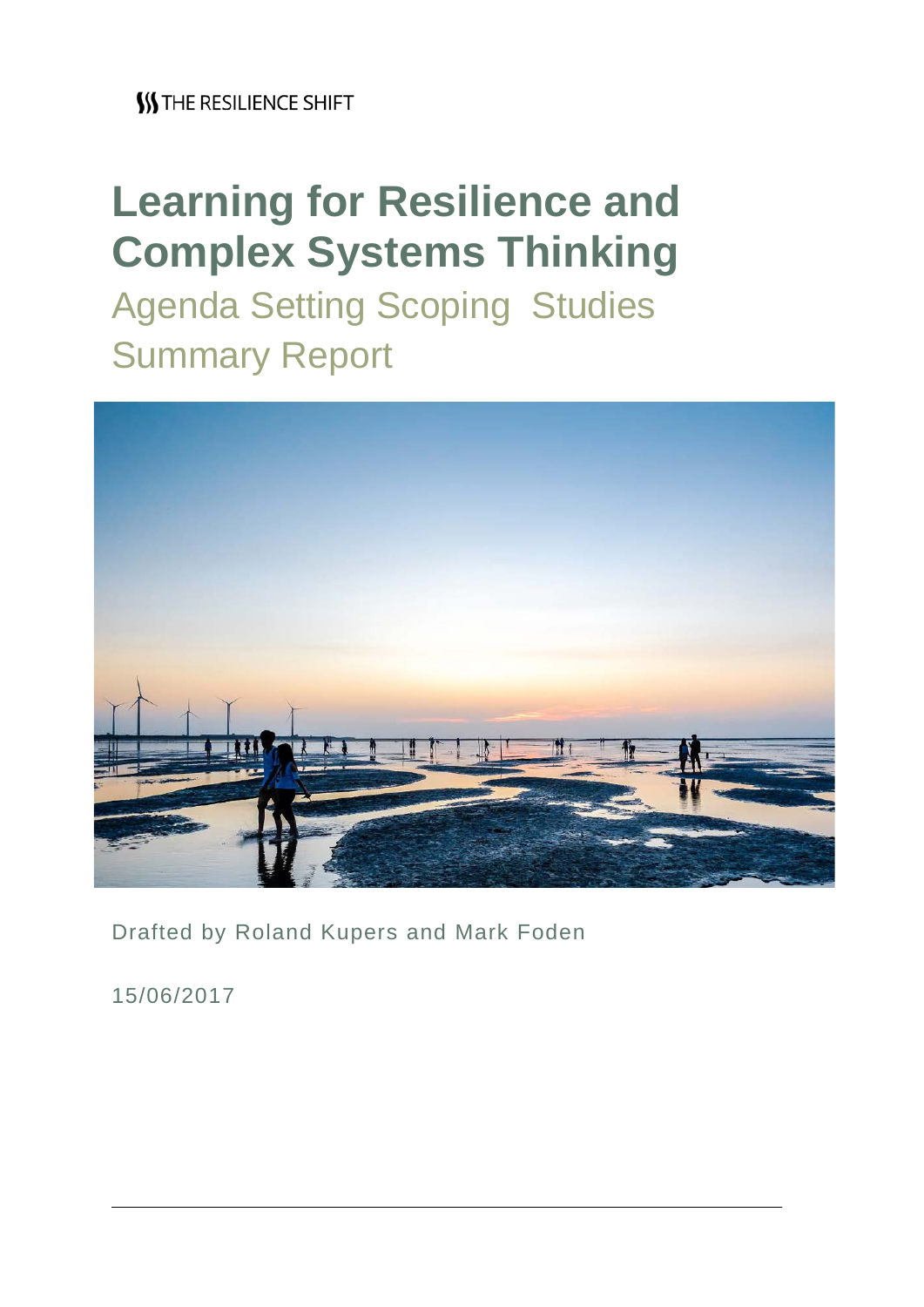# **Table of contents**

| Review of the current state of resilience in engineering education 11 |  |
|-----------------------------------------------------------------------|--|
|                                                                       |  |
|                                                                       |  |
|                                                                       |  |
|                                                                       |  |
|                                                                       |  |
|                                                                       |  |
|                                                                       |  |
|                                                                       |  |
|                                                                       |  |
|                                                                       |  |
|                                                                       |  |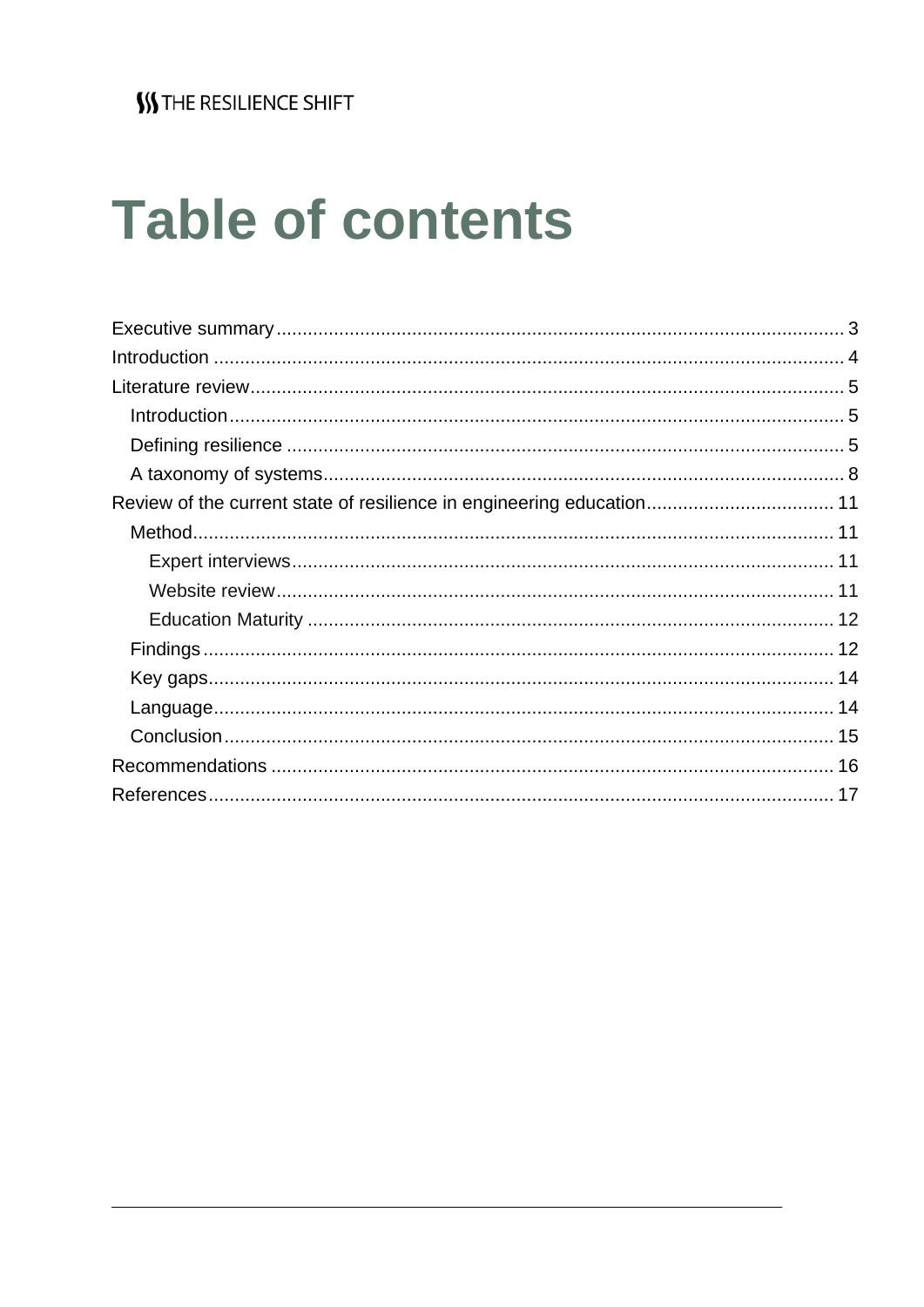## **Executive summary**

This video – [Research Report Summary](https://vimeo.com/220615391/84c284a0fe) – summarises this report:

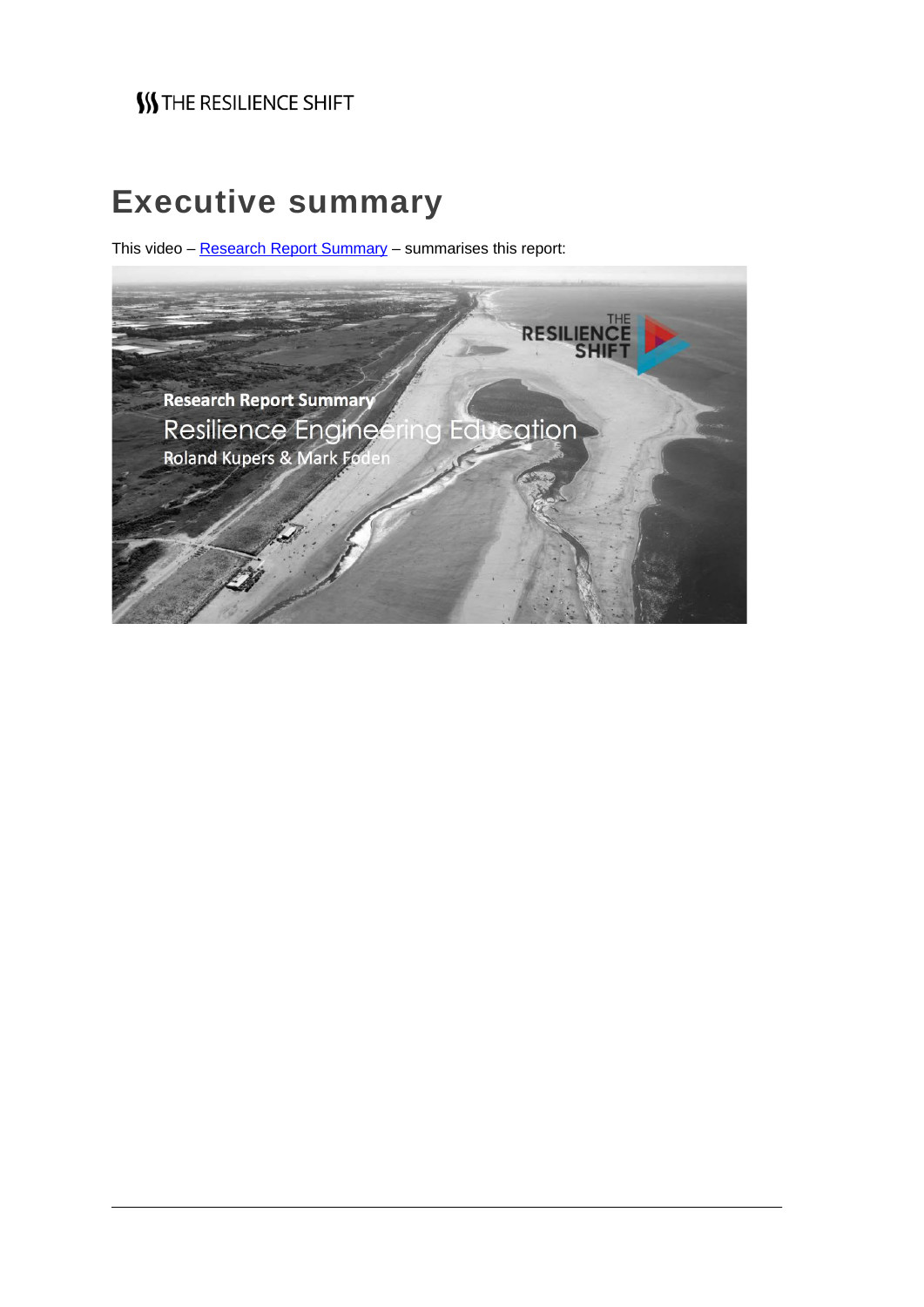# **Introduction**

*Man can only act upon the nature, and appropriate her forces to his use by comprehending her laws.*

Alexander von Humbold

The assumption in this report is that Resilience Engineering must embrace the science of complex systems. In this perspective critical infrastructure projects take account of the entire system that they are part of and have a capacity to adapt, evolve and transform [\(Walker 2006\)](https://islandpress.org/book/resilience-thinking): No complexity, no resilience.

Engineering is of course no longer about strict linear optimization and there is a rich literature and practice on systems engineering. But this is often merely a richer characterization of a system, with more feedback loops and wider boundaries – but those systems are still closed and have finite states. This is very valuable in itself, but it is something leading edge companies like ARUP already know about. Resilience in the perspective of complex systems is broader than that.

One notable illustration is the Dutch ["Room for the River".](https://www.ruimtevoorderivier.nl/english/) After a 50-year construction project to create a systemic defence against a quantifiable flooding threat, the Netherlands radically shifted gears to now deal with much less knowable climate change risks, characterized by heavy-tail risk profiles. Another illustration is Green Infrastructure such as artificial wetlands for wastewater processing. This has been the subject of a case study in 2014 with Dow Chemicals, Royal Dutch Shell and The Nature Conservancy [\(Kupers 2014\)](http://www.oapen.org/download?type=document&docid=477310).

Our approach to resilience focuses on engineering approaches to the tougher problem of resilience in complex systems, with open boundaries, heavy-tail risks and irreducible uncertainties. This requires a non-probabilistic approach (Chang et al 2014).

In this report we conduct a literature review on education for resilience engineering, review the current state and make recommendations for next steps.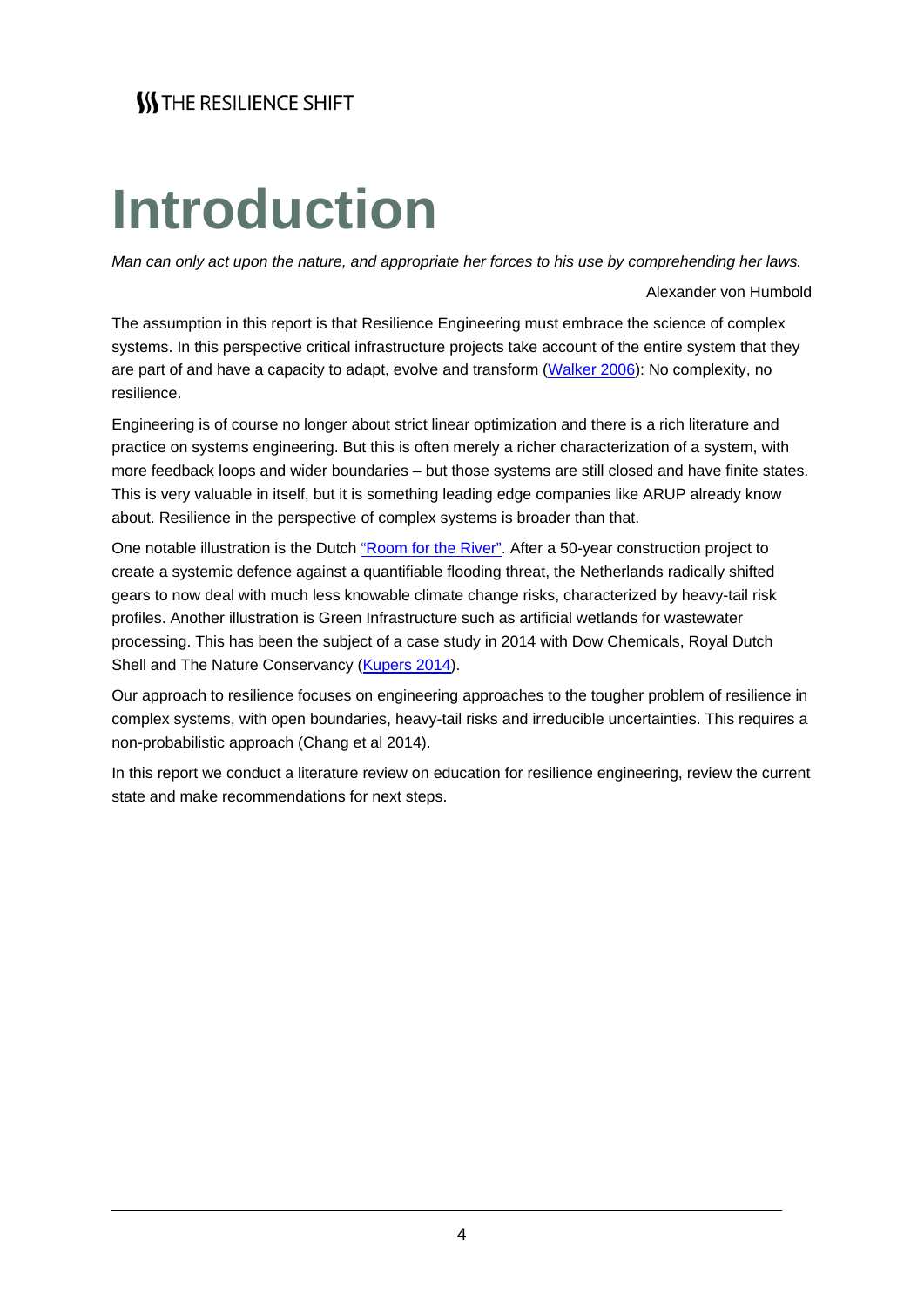# **Literature review**

This section reviews literature related to Resilience Engineering education.

## **Introduction**

Although much has been written on resilience, the connection to engineered systems is relatively new. A new [Journal for Sustainable and Resilient Infrastructure](http://www.tandfonline.com/loi/tsri20?open=2&year=2017&repitition=0#vol_2_2017) from Taylor and Francis was, for example, launched in 2016. The focus of this report - education - is even less studied. A list of the literature consulted is in Appendix A.

In this section we extract some of the insights that pertain to our purpose of exploring learning for 'resilience engineering'.

# **Defining resilience**

Resilience means different things in different disciplines and has evolved over time. For the purpose of this paper, we choose a definition of resilience in the context of complex adaptive systems. In essence this means that a system is both robust to stresses, and has the capacity to learn and adapt: resilience combines robustness and adaptive capacity.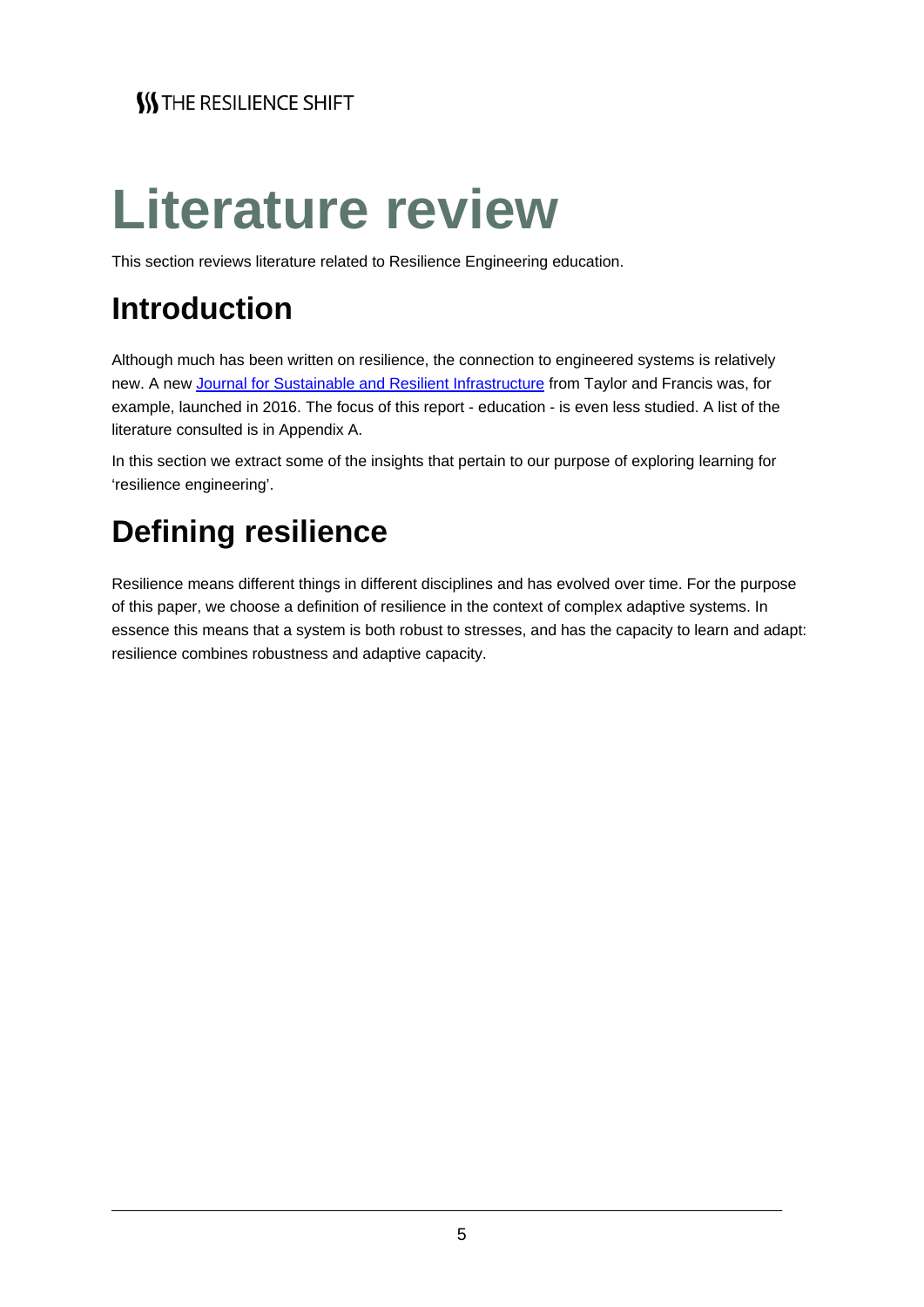#### CASE 1 – 'BUILDING WITH NATURE': THE SAND MOTOR

Every year, the sea takes sand from the Dutch coast. Every five years, Rijkswaterstaat replenishes the shortfall by depositing sand on the beaches and in the offshore area. Without this, the west of the Netherlands, which is below sea level, would be exposed to the sea. By building the Sand Motor on a peninsula on the coast, the aim was to find out whether the forces of nature can spread sand along the coast for us.

Between March 2011 and November 2011, the hook-shaped peninsula was created. It extends 1 km into the sea and is 2 km wide where it joins the shore. Trailing suction hopper dredgers picked up the sand ten kilometres off the coast and took it to the right place.

The Sand Motor is an example of building with nature. By depositing a large amount of sand in a single operation, we can avoid repeated disruption of the vulnerable seabed. Nature will take the sand to the right place for us. If the Sand Motor fulfills our expectations, sand replenishment off the Delfland Coast will not be required for the next 20 years. The Sand Motor is the first experiment of its kind. The vision is to work with water, instead of against it. Based on its success, similar projects are envisioned in Norfolk, UK and in Jamaica.

Scientists are studying how the Sand Motor develops to see whether this innovative method for coastal protection does indeed work. Measurement data are also needed to manage the Sand Motor properly. One example is mapping out new currents so it is known where it is safe to bathe. But also to see which animals visit the Sand Motor, and how visitors spend their leisure time on the Sand Motor. .........................

The traditional definition of 'engineering resilience' is more limited and best described as robustness: "*bouncing back faster after stress, enduring greater stresses, and being disturbed less by a given amount of stress".* In many contexts this is what is colloquially meant by resilience, but we will refer to this aspect as 'robustness'. In engineering this is very familiar. A system such as a bridge or a building is in a state of equilibrium, which is disturbed by a stress such as a storm. Faced with this stress, the system is able to withstand it, return to its initial state and maintain its function. A significant limitation of this definition lies in the presumption of a stable equilibrium: "Children in poverty who overcome adversities do not stay the same, but they can still be seen as resilient" (Martin-Breen 2011).

Both the potential and the limitation of the idea of resilience for engineering, becomes apparent. The enormous success of the engineering discipline rests on the capacity to largely isolate a system from its surroundings; so that equilibrium is a reasonable description of its state. It is essentially a process of containment. The equilibrium is not static and engineered systems can respond to a vast array of variation. Take the wings of an airplane as an example. They are designed to withstand an enormous range of stress without losing their function and return to their original condition. This is clever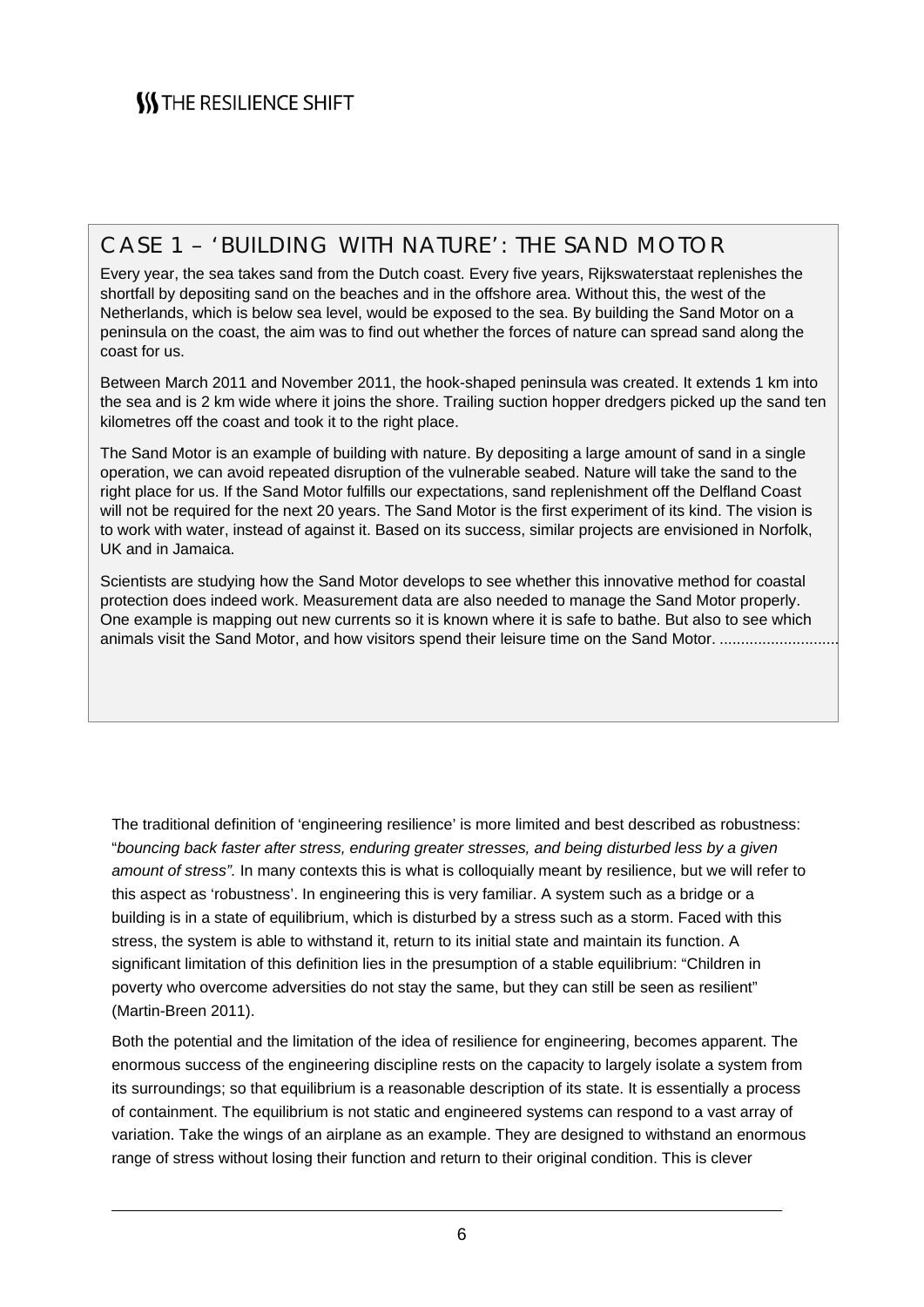engineering, but the system does not adapt to the circumstances – or learn. Similarly the long effort to develop nuclear fusion focused on the daunting ambition of containing an essentially chaotic process into a stable plasma, so that it can be exploited reliably. Robustness – or 'engineering resilience' – is very important and engineers have continuously improved their skills and ability to achieve this. This approach to engineering is based on the great success of the science of thermodynamics that describes systems as equilibrium states characterized by an extreme value of a potential function.

This is in contrast to the evolutionary process of the natural world, where systems continuously evolve. These are open systems – i.e. far from equilibrium. In these systems the power of potential functions that are optimized must be renounced. These insights formed the basis of the science of Complex Adaptive Systems, gradually building our knowledge and understanding of the emergence and adaptive processes that characterize them (Strengers 2004). In these open systems, resilience is not only the capacity of robustness, but also the capability to adapt. Although this is clearly relevant for natural and social systems, is it relevant for engineering?

#### CASE 2 – WEAVING RICKETY DAMS IN INDONESIA

Mangrove forests form natural coastal defences in Indonesia and elsewhere. The forests trap sediment both from the sea and from the rivers flowing into it.

Rickety-looking little dams woven from reeds catch sediment that the waves carry in from the sea. The water streams back through the semi-porous dams, while the sediment stays behind. This leaves a muddy nutrient base for mangrove recovery along the coast. The technique comes from the Netherlands where it was traditionally used for centuries. It became a standardized method in 1900 for Dutch infrastructure.

The dam project on Java started in the autumn of 2013. Already, four kilometers of dams have been constructed, each of them 100 metres long. The first results are impressive, according to water experts. In one and a half years the coastal strip has been raised 40 to 50 centimeters.

While elsewhere in the world governments and local people set to work to plant out cuttings and seedlings, those taking part in the Java project are waiting until the naturally floating seeds germinate of their own accord on the newly formed soil. The engineering is designed to assist natural forces to build infrastructure, rather than supplant them.

Adapted fro[m Wageningen World no 1. 2017,](https://issuu.com/wageningenur/docs/wageningen_world_2017_01_eng_lr) page 28-32

While many and perhaps most systems are well approximated by equilibrium, in critical cases this is insufficient. This is most apparent when the system itself is a complex adaptive system. The best clues can be found when there are many autonomous and heterogeneous agents, interacting intensely and building a highly interconnected dynamic system. Simple examples are traffic flows, but also modern cities are complex. "Resilient infrastructure systems are essential for cities to withstand and rapidly recover from natural and human-induced disasters, yet electric power, transportation, and other infrastructures are highly vulnerable and interdependent. New approaches for characterizing the resilience of sets of infrastructure systems are urgently needed, at community and regional scales." (Chang 2014).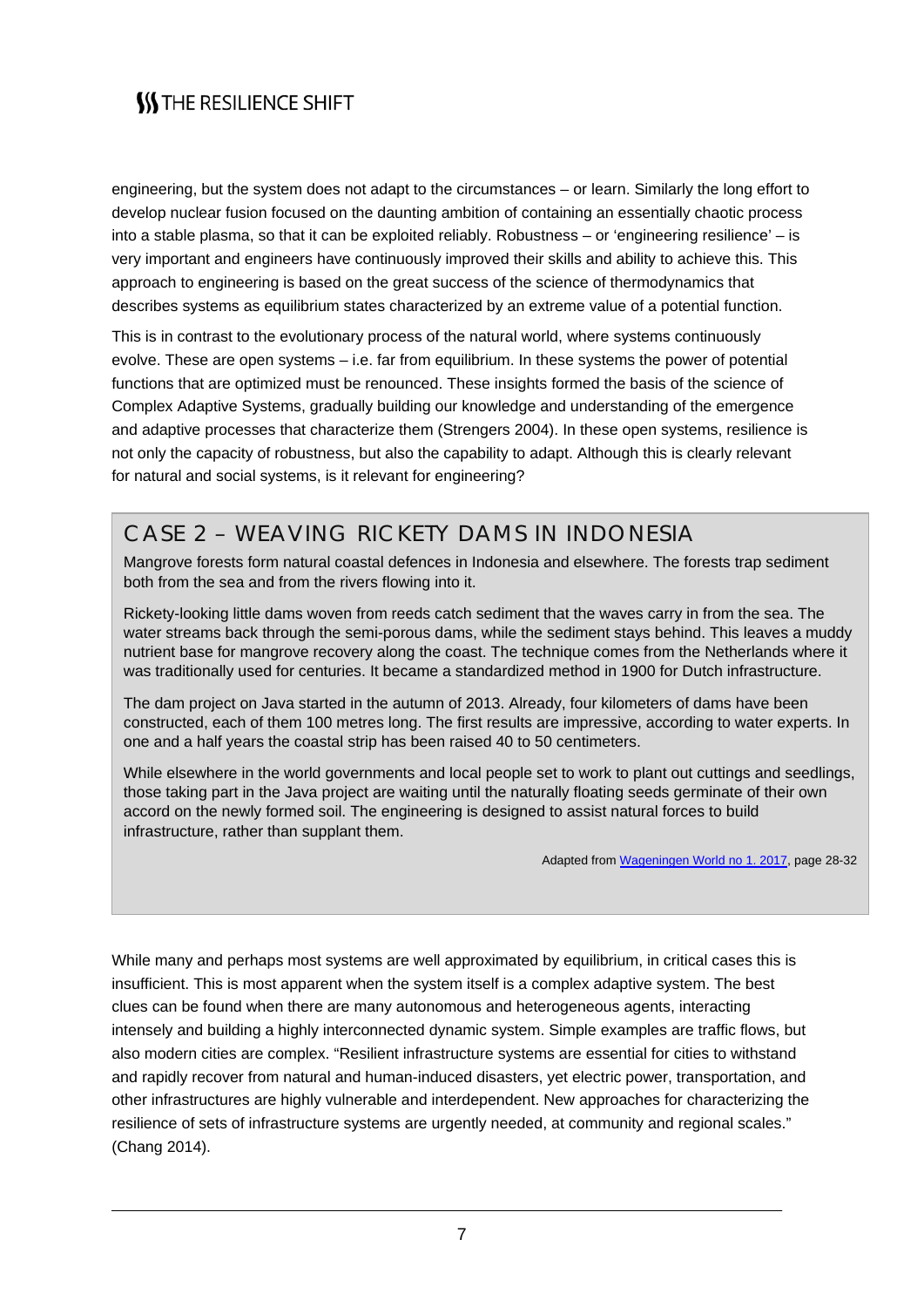It is worth noting that there is no inherent contradiction between engineering as a discipline and adaptation for resilience. Engineers are naturally inclined to solve problems pragmatically and adjust those solutions as required. However the manufacturing and project management requirement for engineering projects often drive towards rigidity. When the US was massively scaling up production of bombers during WW2, Henry Ford offered to build 1000 B-24 planes a day, provided the design was frozen was rejected by the military. But design changes from battlefield experience, material and labour shortages required constant improvisation. Roosevelt rejected the offer. The Ford factory at Willow Run continued to struggle to scale up B24 production, while production of the more complicated B17's at the Boeing factory in Seattle soared. Boeing's factories were adaptive and learning systems, while Ford's were not (Zeitlin 1995 and Mishina 1999).

## **A taxonomy of systems**

A particular piece of engineered infrastructure may not be resilient as we have defined, in the sense that it is not capable of adaptation and learning. In practice that infrastructure may well be part of an infrastructure network that does constitute a complex system. Collectively the infrastructure its global behaviour cannot be easily described in terms of distributed local actions. For example the City of Surat built a dam to help control the frequent flooding of the city, as well as provide power to an energy deficient urban environment. However if the dam is optimized for power production, by allowing its reservoir to be filled, it will lose its capacity for absorbing sudden water surges. These kinds of trade-offs are simple examples of the consequences of interconnecting infrastructure.

To classify the approaches to teaching 'resilience engineering' we introduce a model. The model describes three types of infrastructure engineering. The grey represents infrastructure and the greens the context or system that it is in. The shades of green represent the contrast between natural and societal systems:



1. Classic engineering – where the infrastructure is designed according to a fixed specification.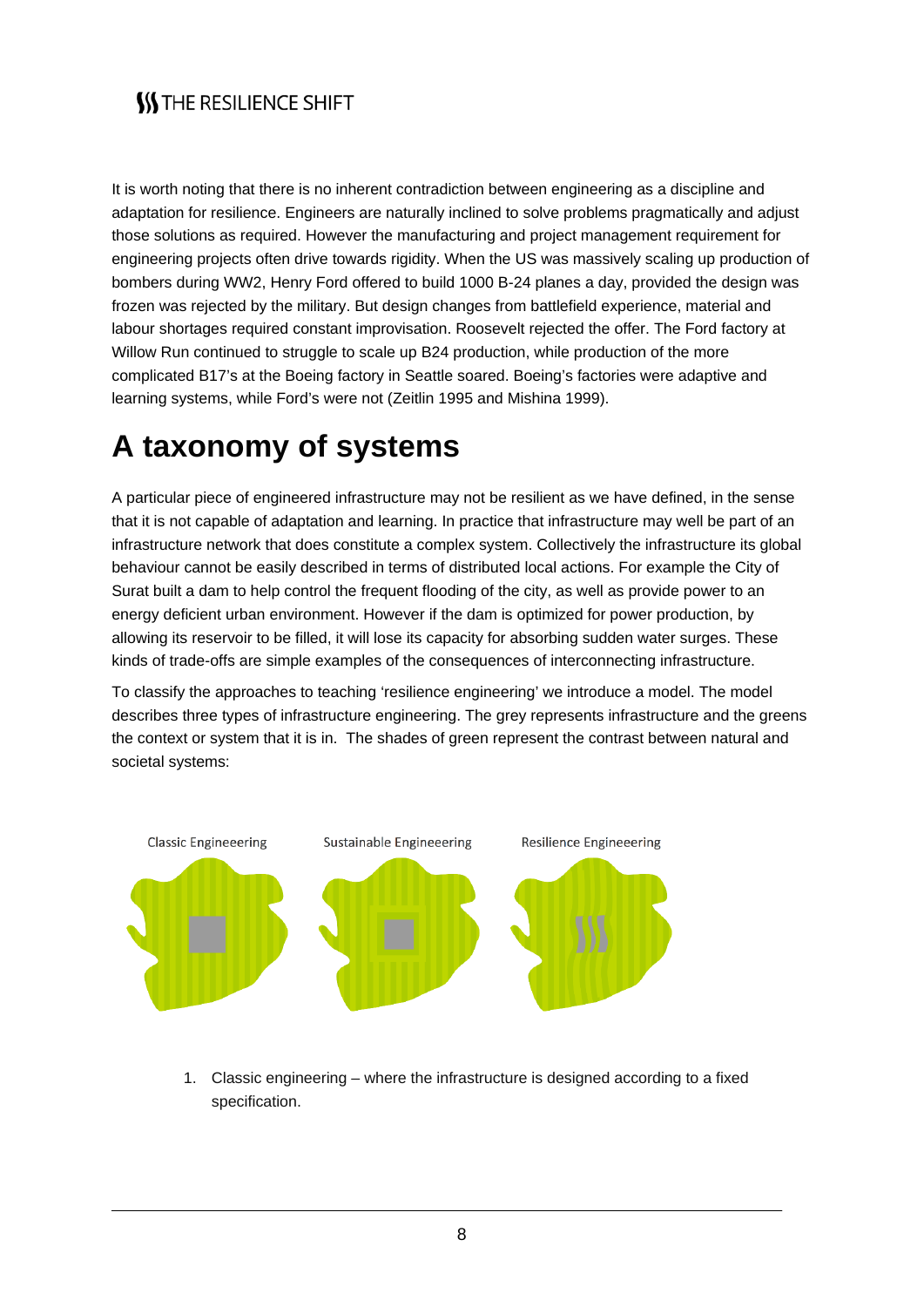- 2. Sustainability engineering where the interconnection of a classically engineered system with its social and natural environment is considered. One can consider the resilience of the system as a whole. This marginally engages the engineering discipline, but is mostly about governance, ecological considerations and stakeholder engagement. In many ways this overlaps with the almost traditional sustainability approach of the past decades.
- 3. Resilience engineering where the infrastructure itself is adaptable with its context, both societal and natural. This can be either through individual engineered systems that is resilient in itself. The engineered system itself has adaptive properties, in addition to mere robustness. In the interaction with its social and natural environment, the system changes and evolves. A variation is where there may be a network of classically engineered systems (such as in a power network), and one considers the dynamics of the system as a whole. The adaptability comes from the management and interconnection of infrastructure pieces, rather than from the adaptability of the individual asset.

#### CASE 3 – 'GREEN INFRASTRUCTURE': THE SHELL/DOW/TNC CASE

Green Infrastructure (GI) refers to engineered infrastructure that uses the principles of nature to perform its functions. Prime examples are artificial wetlands or reed beds for the treatment of waster waters from industrial operations. Turbulence (2014) contains case studies from Dow and Shell, written in partnership with The Nature Conservancy. It lists ten examples of the implementation of GI in various parts of the world and different companies, it describes the business case for GI and most interesting reflects on the barriers to implementing and scaling such solutions.

Turbulence (2014) defines GI as follows: "GI solutions are defined, for the purpose of this study, as planned and managed natural and semi-natural systems which can provide more categories of benefits, when compared to traditional gray infrastructure. GI solutions aim to build upon the success that nature has had in evolving systems that are inherently sustainable and resilient. GI solutions employ ecosystem services to create more resource-efficient systems involving water, air and land use. GI solutions are designed to fulfil a specific need, such as water purification or carbon sequestration, while often offering location-specific and valuable co-benefits, such as enhanced habitat for wildlife."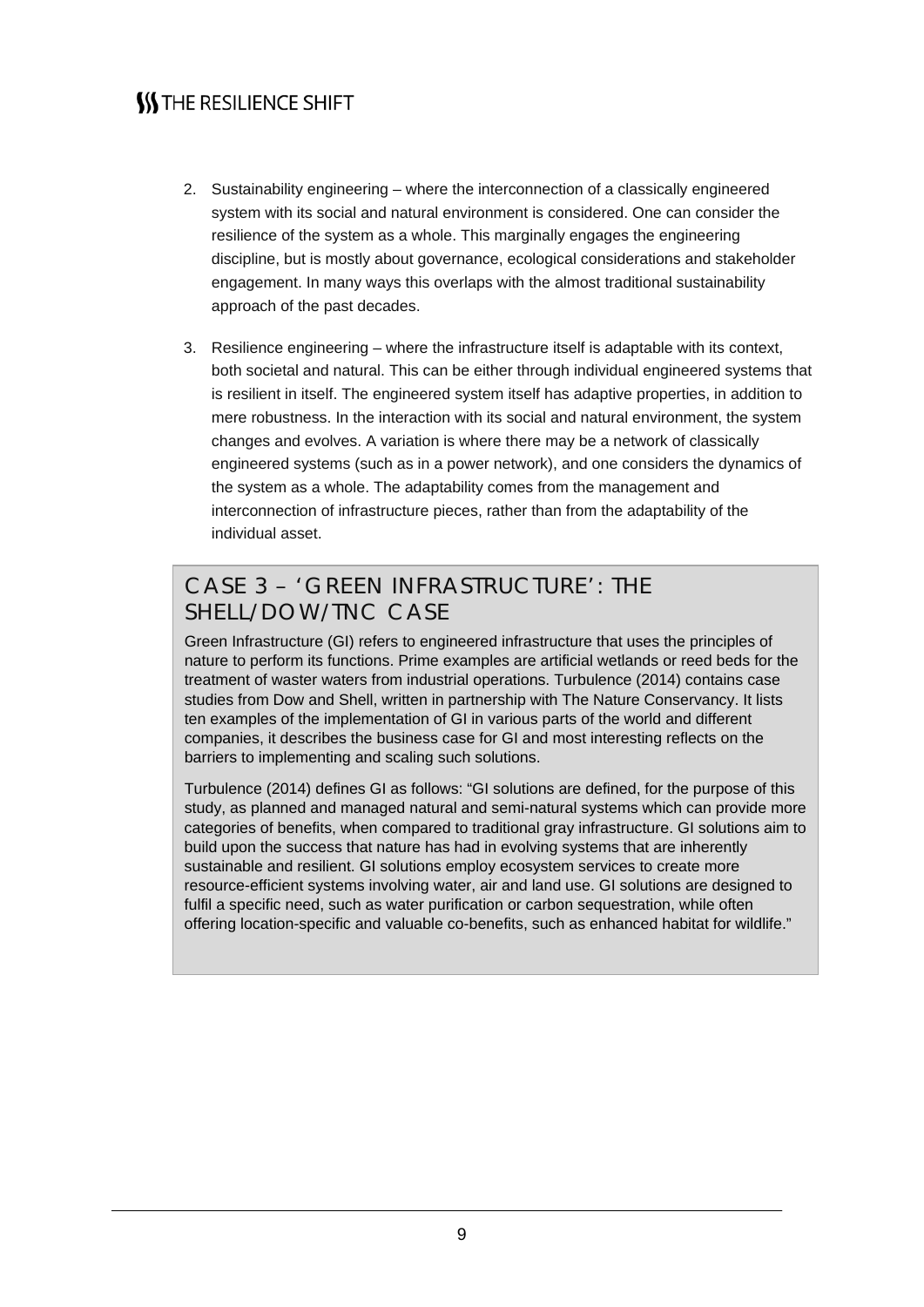CASE 3 – 'Green Infrastructure': The Shell/Dow/TNC case (continued)

For each of the cases the financial, and the other co-benefits as well as the disadvantages are listed. Inevitably in many cases the projects are optimized in hybrid solutions, which contain elements of Green and Gray Infrastructure. A table looks at the generic advantages of Gray versus Green. There are substantial differences in dimensions such as footprint, operating cost, susceptibility to external factors as well as monitoring and control. In many cases the business case for Green is much better than for Grey infrastructure, with of both lower initial capital expenses and ongoing operational and maintenance expenses.

However in practice these solutions don't scale beyond successful pilots. "It's hard to sell a swamp to an engineer", was a key message from one of the project team. Notwithstanding an often-convincing business case, Green Infrastructure runs to the core engineering practices of many firms. They are not blueprint driven and continue to evolve during the operation phase; the standard stage gates of project management of design, construction and operational phases do not apply in the same way.

Turbulence (2014) concludes, "Leadership emphasis and change management is required for successful implementation. Through whatever combination of resources and expertise, organisations are advised to build a fit-for-purpose set of capabilities integrating the areas of strategy, innovation, new business development, project economics, engineering and environmental sustainability." These lessons are an important consideration for the broader resilience engineering discussion.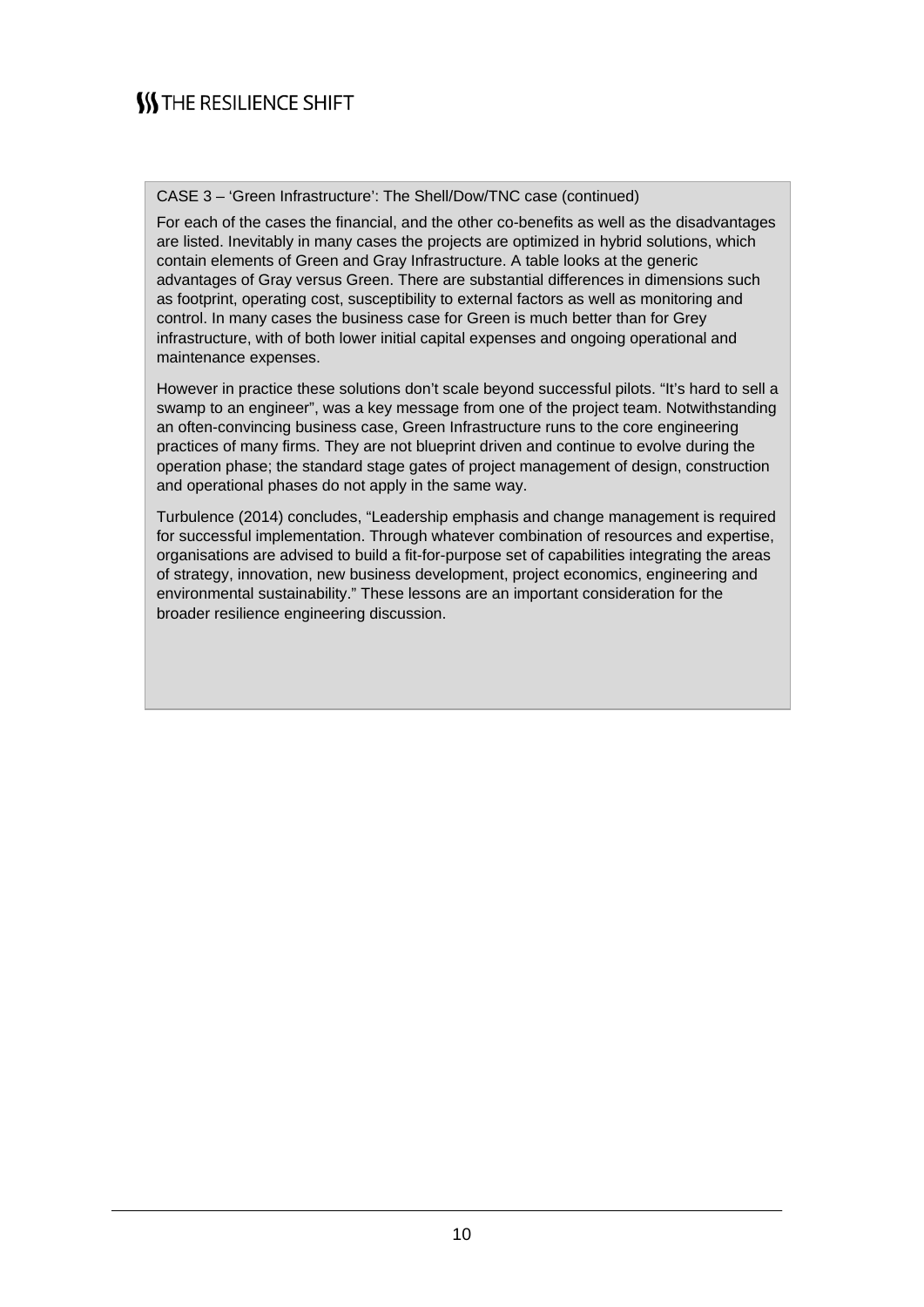# **Review of the current state of resilience in engineering education**

This section sets out the method and findings of our research.

# **Method**

We interviewed experts and reviewed curriculum descriptions on institution websites.

## Expert interviews

We interviewed six complexity and resilience experts who work at universities or are otherwise involved with engineering education.

The interview protocol and list of interviewees are in Appendix B of the complete report. The interviews were confidential so the content of the discussions is integrated into our findings.

## Website review

We identified the top engineering institutions and reviewed their websites. Using the QS University [Ranking](https://www.topuniversities.com/university-rankings/university-subject-rankings/2017/engineering-technology) of engineering schools, 21 were selected for relevance of the idea of 'resilience engineering'. Of these, 14 were in the top 20 schools worldwide; an additional 7 schools were selected for regional diversity or because they were seen to be potential champions in the field.

The following steps were followed to populate the table contained in Appendix C of the complete report:

- Observations on outcome of search for "resilience engineering"
- Observations on outcome of searches for "complexity" "complex systems" "resilience"
- List relevant courses and observations
- List relevant departments and URLs
- List relevant faculty members and observations
- **Other observations**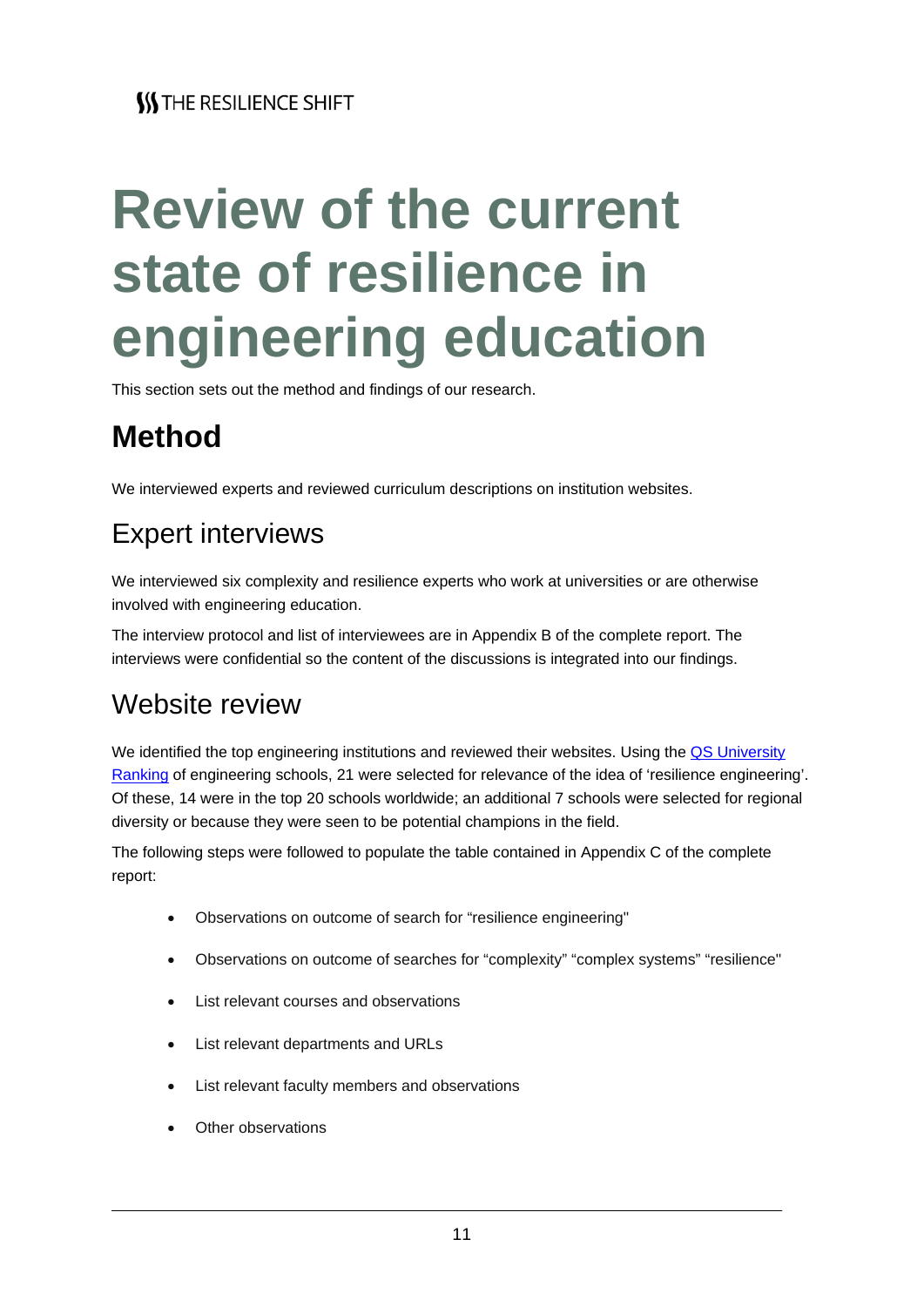We acknowledge the limitations of a website-based search and obviously this consists of this a first tour d'horizon, rather than an exhaustive ranking of schools.

## Education maturity

We developed a 1-5 scale to classify the maturity of education related to resilience engineering:

- 1. Schools in the Classic Engineering frame those focusing on engineering robustness to dynamic stresses. Most are in this category.
- 2. Schools in the Sustainable Engineering frame those acknowledging that connecting environment, sustainability and engineering is important - and offer combined courses (like Stanford).
- 3. Schools that have separate complexity institutes that look at system resilience but are really not connected to the engineering discipline.
- 4. Schools approaching the Resilience Engineering frame those that offer selected courses integrating complexity, resilience and engineering
- 5. Schools in the Resilience Engineering frame those that make resilience engineering part and parcel of their engineering curriculum.

## **Findings**

Of the institutions we looked at we identified six that scored a 3 on our maturity scale, three that scored a 4 and none that scored a 5. The expert interviews have also confirmed our findings of the paucity of 'resilience engineering' education and they have also not yielded any new education programs that we had missed.

These six schools scored 3 on our metric:





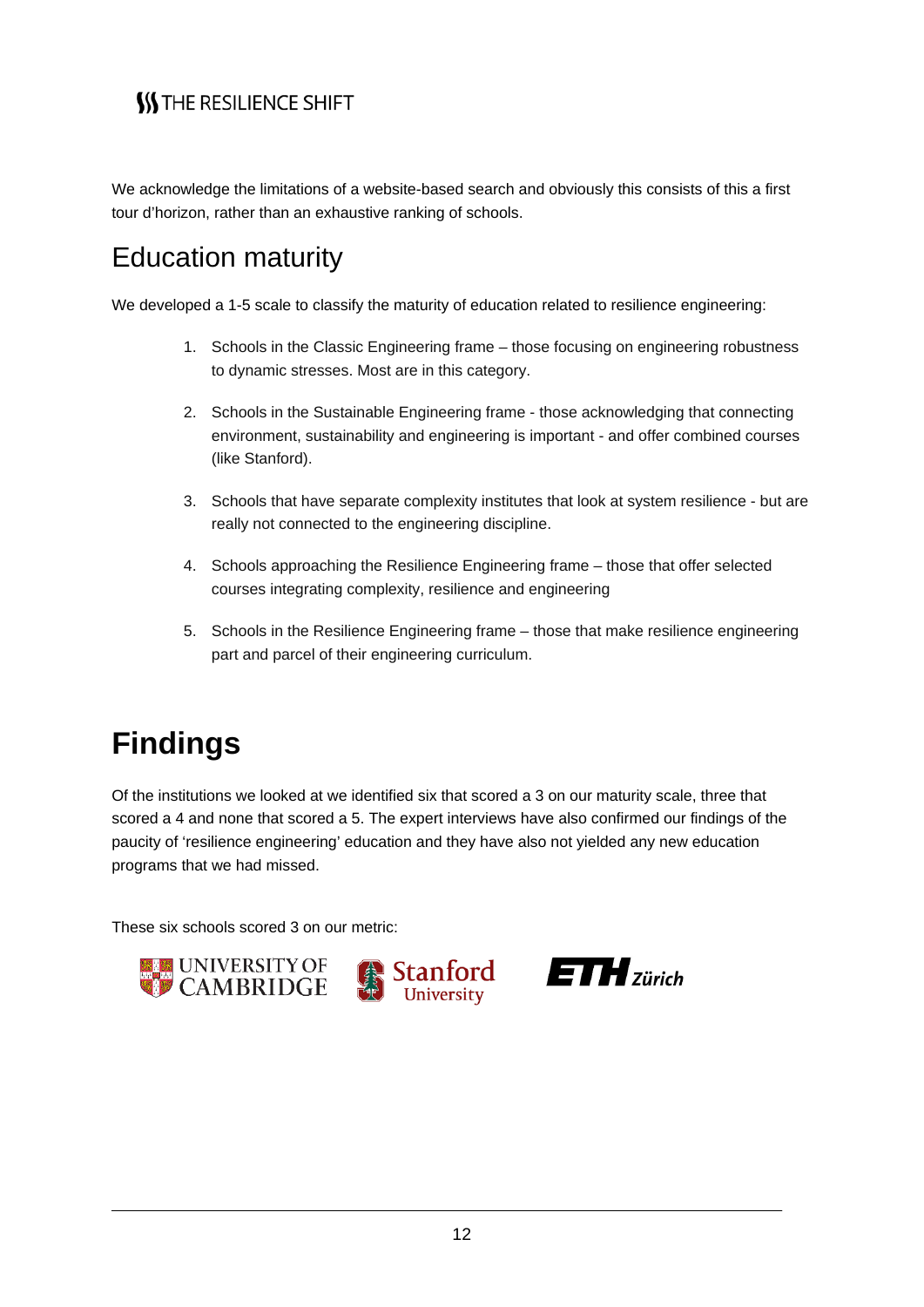

Several schools have a strong focus on sustainability. Examples are KTH in Stockholm and Harvard. This focus generally pertains to 'sustainability engineering' - the connection of an engineering system to its environment, rather than designing new systems that are robust and adaptive per our definition.

The following three institutions scored a 4 in our ranking. While many more schools organized conferences, workshops or had specific research programmes, only these schools additionally evidenced some level integration into the standard curriculum by offering dedicated courses:



The following four courses stood out:

- [Engineering: Building with nature](https://www.edx.org/course/engineering-building-nature-delftx-bwn101x-0) offered by TU Delft on edX. It aims to teach how to use ecological and engineering design principles to develop more effective and sustainable hydraulic infrastructure.
- [Transdisciplinary Education Program on Resilience Engineering](http://rerc.t.u-tokyo.ac.jp/html_en/edprogram.html) at Tokyo University. This is part of a long-standing effort to build purposefully cross-disciplinary programs for an engineering approach that looks at resilience that includes not only the responsiveness to abrupt disasters or crises but also the ability of a system to adapt itself.
- The [Systems Program](http://www.ce.berkeley.edu/programs/sys) at Berkeley.
- Fraunhofer academy offers A 6 semester course **Diploma of Advanced Studies (DAS)** [»Resilience Engineering«](http://www.academy.fraunhofer.de/de/weiterbildung/energie-nachhaltigkeit/resilience-engineering.html) is offered. It consists largely of specified resilience response, looking at flexible and efficient solutions to identified threats. It does not reach to general resilience and system adaptability in complex systems. A 1-semester course [Certificate of](http://www.academy.fraunhofer.de/de/weiterbildung/energie-nachhaltigkeit/resilience-engineering/resilienzanalyse.html)  [Advanced Studies »Resilience analysis«](http://www.academy.fraunhofer.de/de/weiterbildung/energie-nachhaltigkeit/resilience-engineering/resilienzanalyse.html) has started in 2017, with a strong focus on analysis and metrics for resilience assessment for specified resilience.

Some characteristics of the schools that were ranked lower on the scale:

• Maturity Level 3 schools - Several other schools had Institutes with a comprehensive interest in resilience and attention to the impact of complex systems, but these were not connected to the engineering curriculum in their institutions. Examples are the Complexity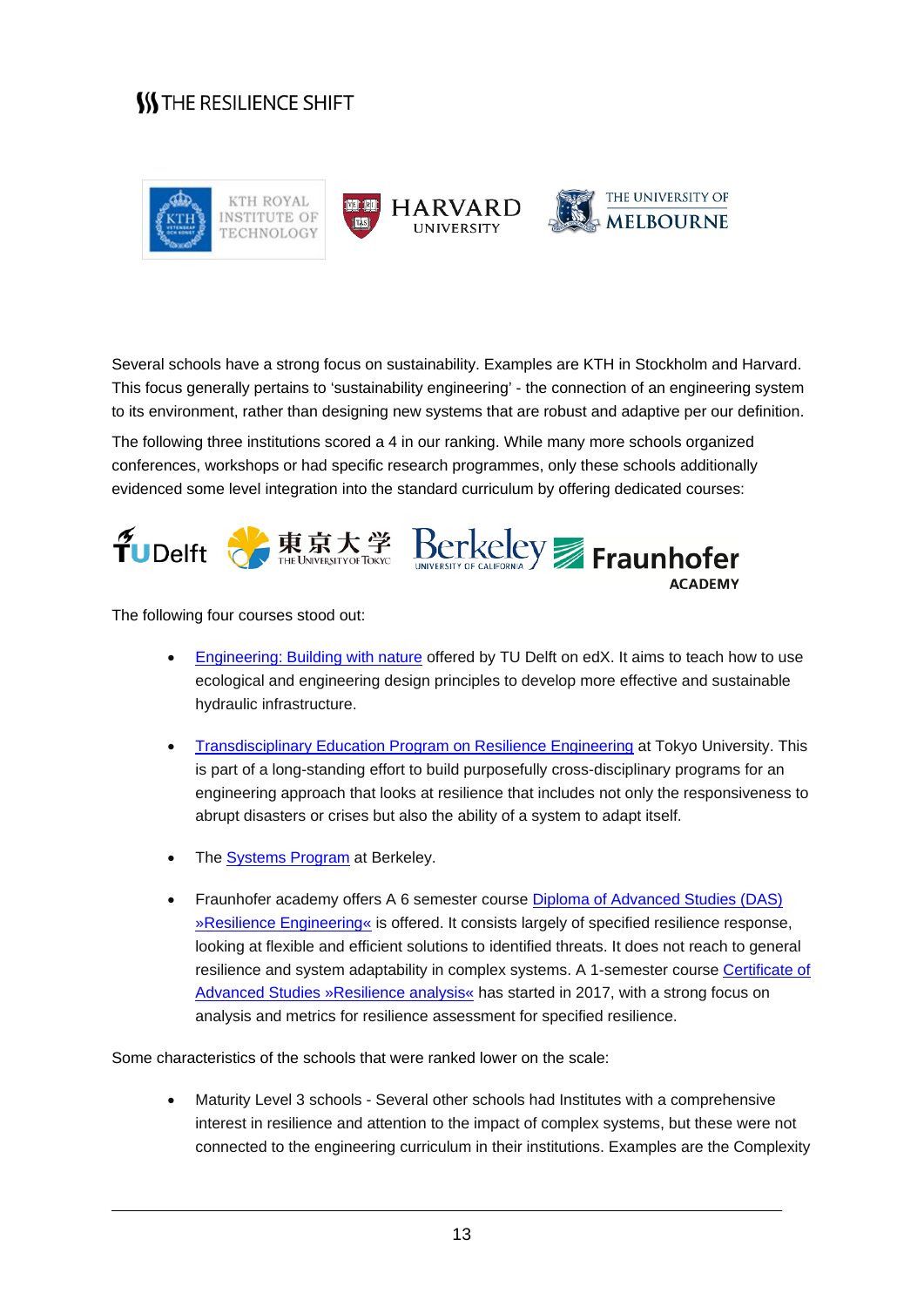Institute at NTU Singapore or the James Martin Institute for the 21st Century in Oxford. The MIT Sloane School is the home of Systems Dynamics, a precursor to the science of complex systems and is also not visibly integrated with the engineering departments at MIT.

• Risk/Safety approaches - Others evidenced an interest in the resilience of engineering systems, but purely from a risk management perspective, rather than an infrastructure design point of view. Examples are the Engineering Risk Analysis Group at the Technical University Munich. These are part of Maturity Level 1.

# **Key gaps**

As discussed above Resilience Engineering thinking is beginning to find its way into engineering education but is still at an early stage. There are some centres where thinking is well developed and, more widely, research is increasing; however there is little formal teaching provided on engineering courses.

It's clear from our conversations that Resilience Engineering is as much a political, economic and social issue, as it is an engineering one. To enable useful change it's important for students of these other fields – like economics, politics or management - to learn about resilience as well as those in engineering

Since systemic resilience approaches involve substantial change in mindset and have potentially significant long-term consequences, change is likely to take many years. It will be important to enable the whole system to learn. This means both educating students and promoting learning amongst practitioners at all levels (particularly the most senior).

Resilience Engineering is immature. Change in the education sector is likely to be complex and messy. Early work on promoting change must take this into account. It's important to grow connections between people and to enable new meaning to emerge; perhaps through active collaboration on projects across industry and academia.

Our research and the expert interviews highlighted three important gaps:

- 1. Educational material both for engineers and for those who commission their work
- 2. A community-building mechanism
- 3. A common language

In section 4 we discuss recommendations in each of these areas

## **Language**

There is diverse language around the concept of resilience engineering, such as 'Resilience Engineering' itself, 'Building with Nature', 'Green Infrastructure' or 'Resilience by Design'. All of them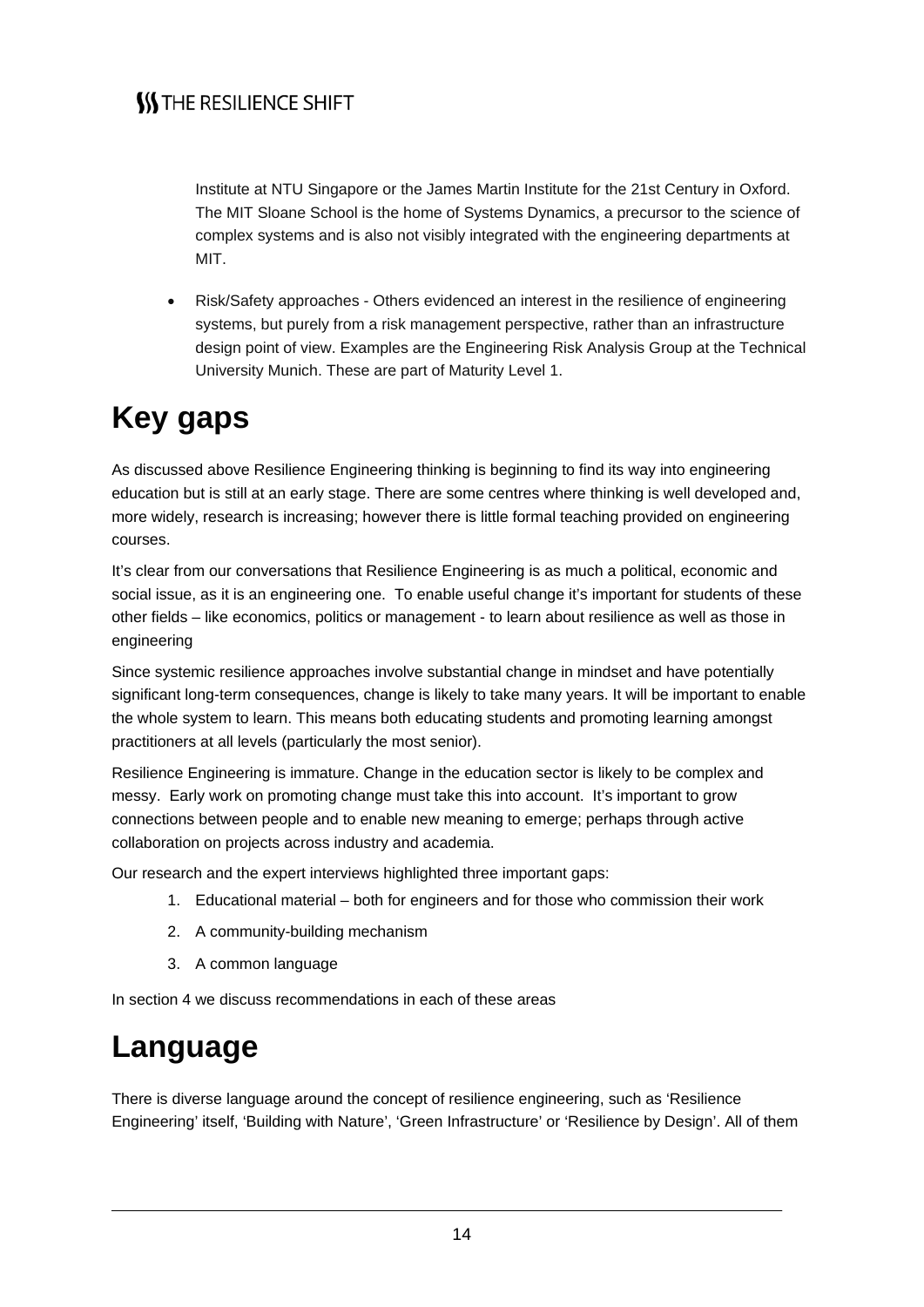refer to complexity as the underlying systemic approach, although none has coined the term 'complexity engineering'.

If we could express a mild preference, it would be for 'building with nature'. It clearly states that the focus is on "building" as contrasted to risk management, stakeholder engagement, ecosystem compatibility etc…; "nature" expresses a methodology that takes its cue from the organizational principles of nature; "with" describes the connection, but helps contrast with biomimicry which copies a design in nature, rather than integrate selected natural principles. This is term championed by the TU Delft and its edX courses.

However in this nascent field, there are disadvantages to picking a label too early lest it close off areas of investigation in an unforeseen way. Our recommendation would be loosely carry multiple terms. Our expert interviews confirmed that they would be comfortable and indeed recommend such an approach.

# **Conclusion**

The discipline of Resilience Engineering as defined in the previous segment is clearly not (yet) anywhere close to mainstream across the global engineering schools. There are several universities that have the ingredients such complexity, sustainability, ecological systems or resilience risk management, but very few have put these ingredients together into a curriculum.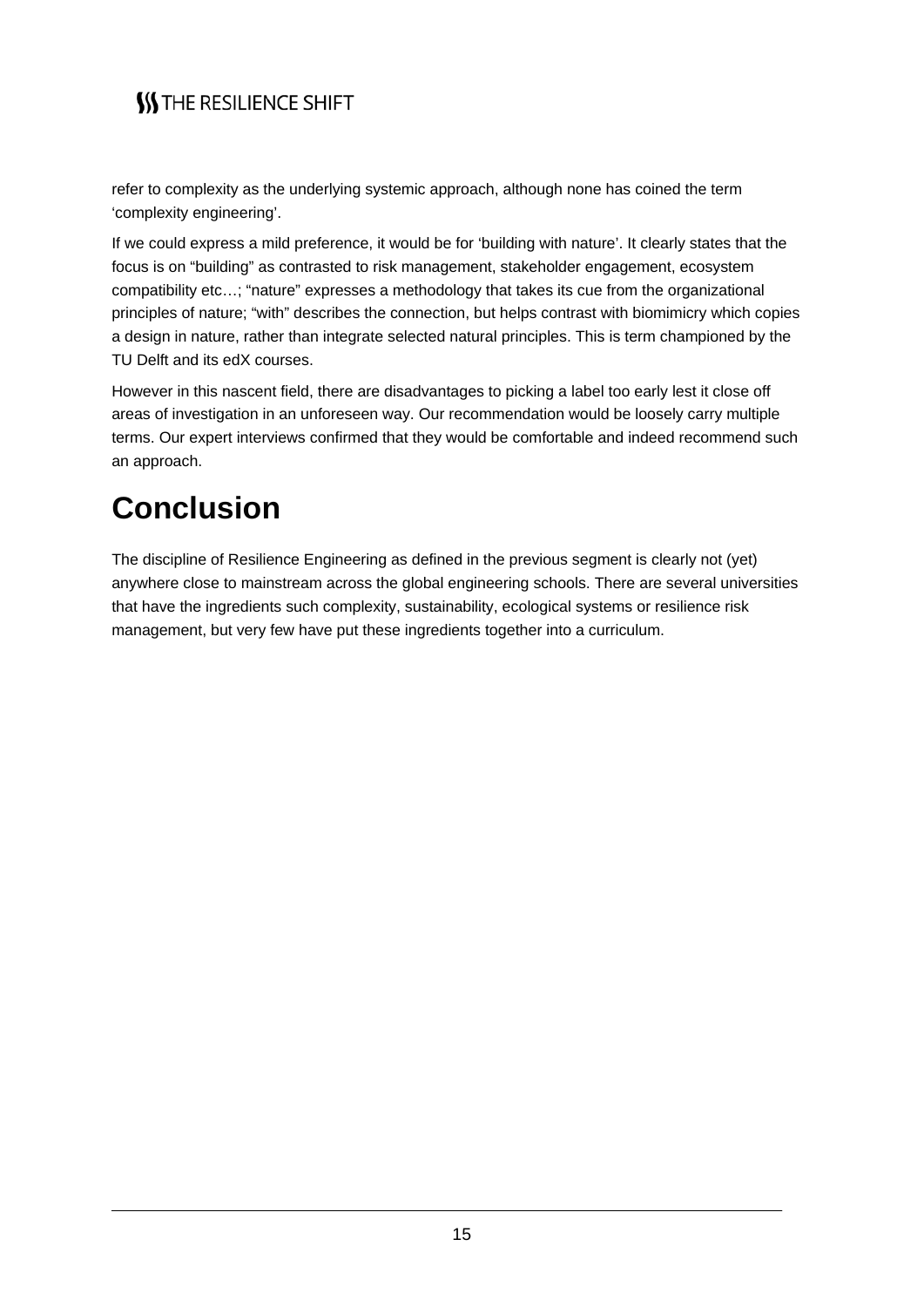# **Recommendations**

We have three recommendations:

## Learning

Universities will likely continue to develop educational programs as the field gains momentum. The obvious route for the Resilience Shift project is to connect with the Universities identified above and catalyse the development of further educational programs inside engineering schools. This can be accomplished by connecting early champions with potential early followers, for example through workshop sessions to engage and connect the educators. The Resilience Shift website can be a live catalogue for good practice around the world.

However at this early stage there is real value in having a focused set of educational material owned and developed by the Resilience Shift that can serve as a catalyst, both with engineers and with the people commissioning and governing engineering projects.

# Community building

Resilience Engineering represents a profound change in the way that critical infrastructure is created and used. It is important to approach this change as an influencing of a complex system rather than an engineering-style implementation project. The Resilience Shift must: think big, start small and move fast; it must be the change it wishes to see.

This would be facilitated using state of the art techniques such as un-conferences, world cafes etc.. Outcomes could be reported either in text of video format and published on the Resilience Shift sponsored community website. The need and importance of this has been confirmed in several of the expert interviews.

# Language

As the Resilience Shift project develops it should remain open to different language for the field – and ideally catalyse a consensus between the champions. A common reference is obviously helpful, as it helps people with shared interest find each other. Diversity can be useful in the early stages to foster recombination and new ideas.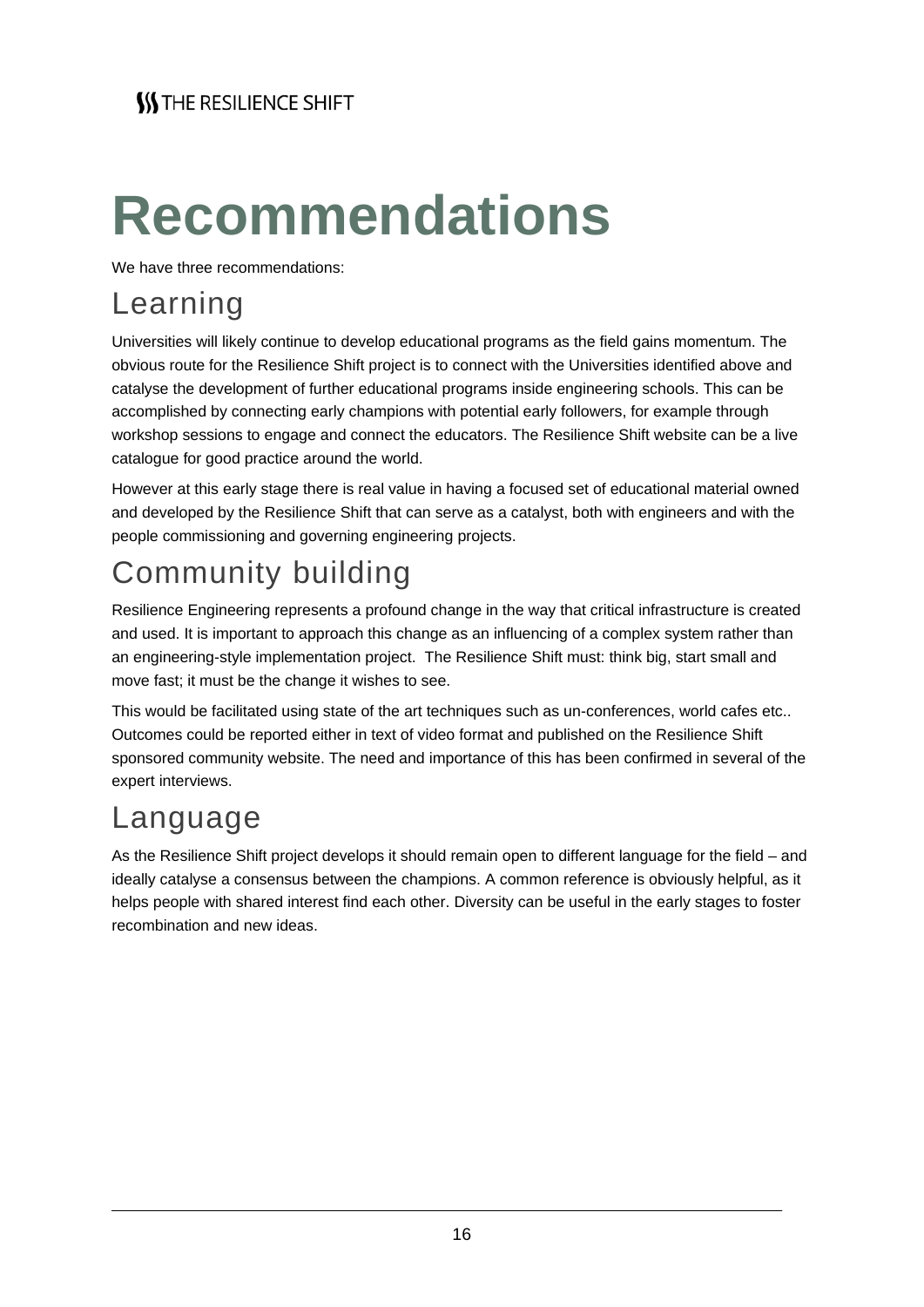# **References**

- 1. Chang, S.E. et al., Toward Disaster-Resilient Cities: Characterizing Resilience of Infrastructure Systems with Expert Judgments, *Risk Analysis*, Vol. 34, No. 3, 2014.
- 2. City of New York, The (2013). *PlaNYC: A Stronger, More Resilient New York*. New York. Available at: [http://www.nyc.gov/html/sirr/html/report/report.shtml.](http://www.nyc.gov/html/sirr/html/report/report.shtml)
- 3. Colander, D., and Kupers, R. (2014). *Complexity and the Art of Public Policy – Changing Society from the Bottom-Up*. Princeton: Princeton University Press.

*Making the case of how applying a complexity frame to public policy problems allows for the design of 'ecosystem' solutions, rather than remain in the polarization of statecontrol and market-fundamentalism.*

4. Heinimann , Hans and Hatfield, Kirk (2017) Book Chapter *Infrastructure Resilience Assessment, Management and Governance*. An outcome of the NATO Workshop "Resilience-Based Approaches to Critical Infrastructure Safeguarding". 26-29 June 2016, Ponta Delgada, Azores, PORTUGAL

*A framework for understanding and assessing critical infrastructure system resilience, to introduce a vision of resilient governance, and to propose a framework for harnessing knowledge transfer and continuous learning as required of policymakers seeking to elucidate and promote best practices that shape desired behaviour from individuals, social systems, stakeholders and communities.*

- 5. Hollings, C.S. , [Resilience and Stability of Ecological Systems,](http://www.jstor.org/stable/10.2307/2096802) *Annual Review of Ecology and Systematics, 1973.*
- 6. Hollnagel, E., The four cornerstones of Resilience Engineering. Book extract from Resilience Engineering Perspectives, Editors Nemeth, C.P.; Hollnagel, E. und Dekker, S.; Vol.2; Surrey, UK: Ashgate, 2009.

In this chapter, Hollnagel proposes the following definition of Resilience Engineering:

- *1. Ability to respond to current challenges*
- *2. Ability to monitor incoming critical situations*
- *3. Ability to anticipate the occurance of future events*
- *4. Ability to learn from the past*
- 7. Hollnagel, E. et al (ed), *Resilience Engineering Perspectives, Volume 1 Remaining sensitive to the possibility of Failure*, CRC Press, 2016.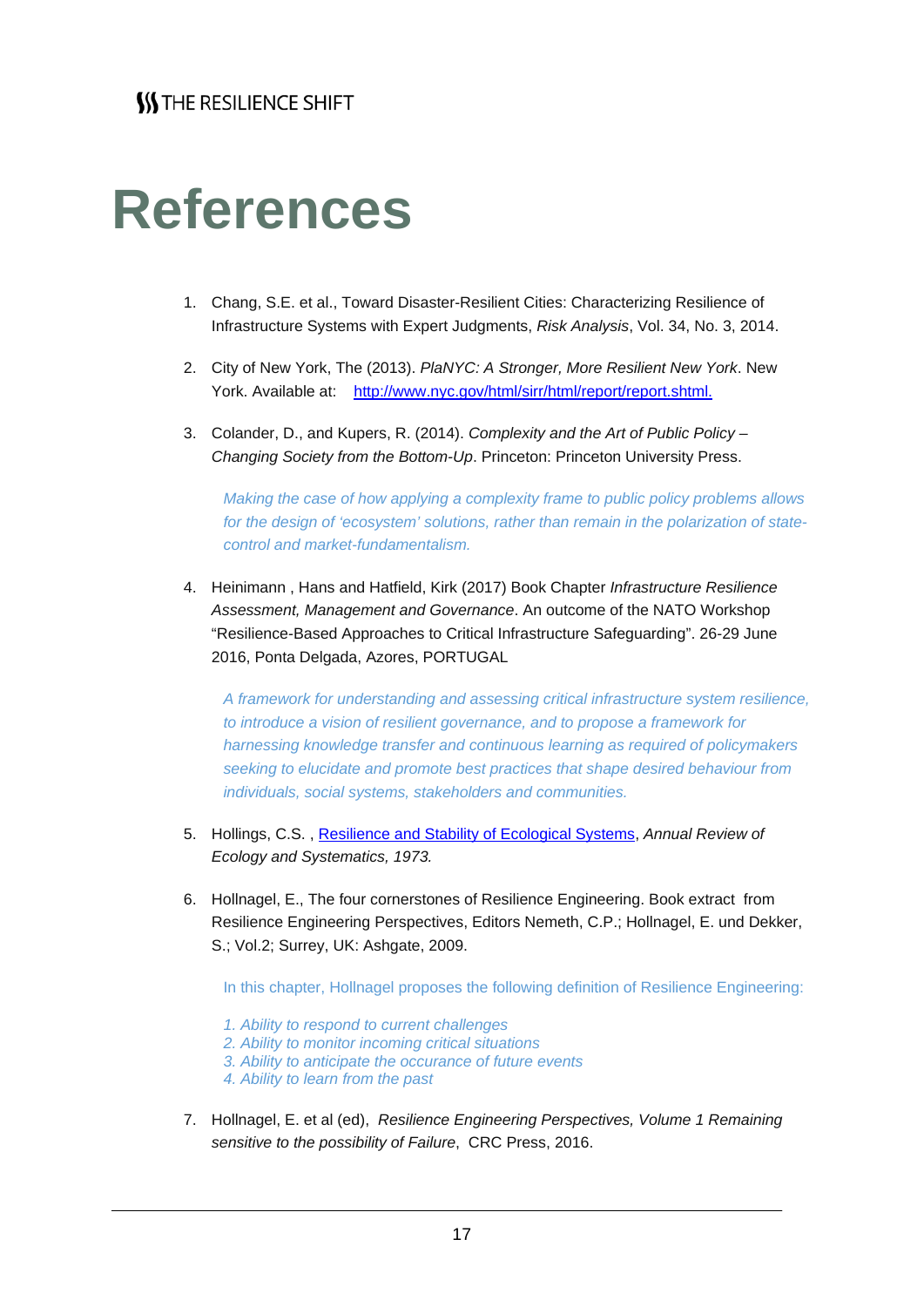*A collection of papers on safety management but with a focus on the relation between resilience and robustness, complex systems and risk analysis. Part of a 6 volume series of books on resilience engineering.* 

- 8. Gunderson, L., and C.S. Holling (2001). *Panarchy: Understanding Transformations in Systems of Humans and Nature*, Washington, DC: Island Press.
- 9. Kupers, R. (ed,), *A corporate perspective on collaborating for resilience*, Amsterdam University Press, 2014.

*A set of essays accounting for the two-year effort by nine multinational corporations to come to grips with the concept of Resilience and its practical consequences for implementing projects.*

- 10. Lloyd's Register Foundation, *Foresight review of resilience engineering*, Report Series: No. 2015.2.
- 11. Lucas, K., Jaeger, C., Renn, O., Systemische Risiken und Dynamische Strukturen*, IASS Discussion Paper*, Potsdam, March 2017.
- 12. IRGC Resource Guide on Resilience, [https://www.irgc.org/irgc-resource-guide-on](https://www.irgc.org/irgc-resource-guide-on-resilience/)[resilience/](https://www.irgc.org/irgc-resource-guide-on-resilience/)
- 13. Martin-Breen, P., and J.M. Anderies, "Resilience: A Literature Review." Rockefeller Foundation, November 2011. Downloaded from [site.](https://opendocs.ids.ac.uk/opendocs/bitstream/handle/123456789/3692/Bellagio-Rockefeller%20bp.pdf?sequence=1&isAllowed=y)

*Extensive overview of resilience literature. The authors suggest the following definitions:*

*Engineering Resilience - Maintaining system form - eg bridge withstanding various loads*

*Systemic Resilience - Maintaining system function - eg local inhabitants replace failing bridge with ferry service*

*Adaptive Resilience - Adapting system function - eg local inhabitants use video conferencing to communicate with others on the other side of the bridge*

- 14. OECD, Boosting resilience through innovative risk management, OECD Reviews of Risk Management Policies, 2014.
- 15. PwC (2011). "Black Swans Turn Grey: The Transformation of the Risk Landscape." In Risk Practices: Navigating the Enterprise through a World Beset by Uncertainty. Available at: [http://pdf.pwc.](http://pdf.pwc/) co.uk/risk-practices-black-swans-turn-grey-thetransformation-of-the-risk-landscape.pdf.